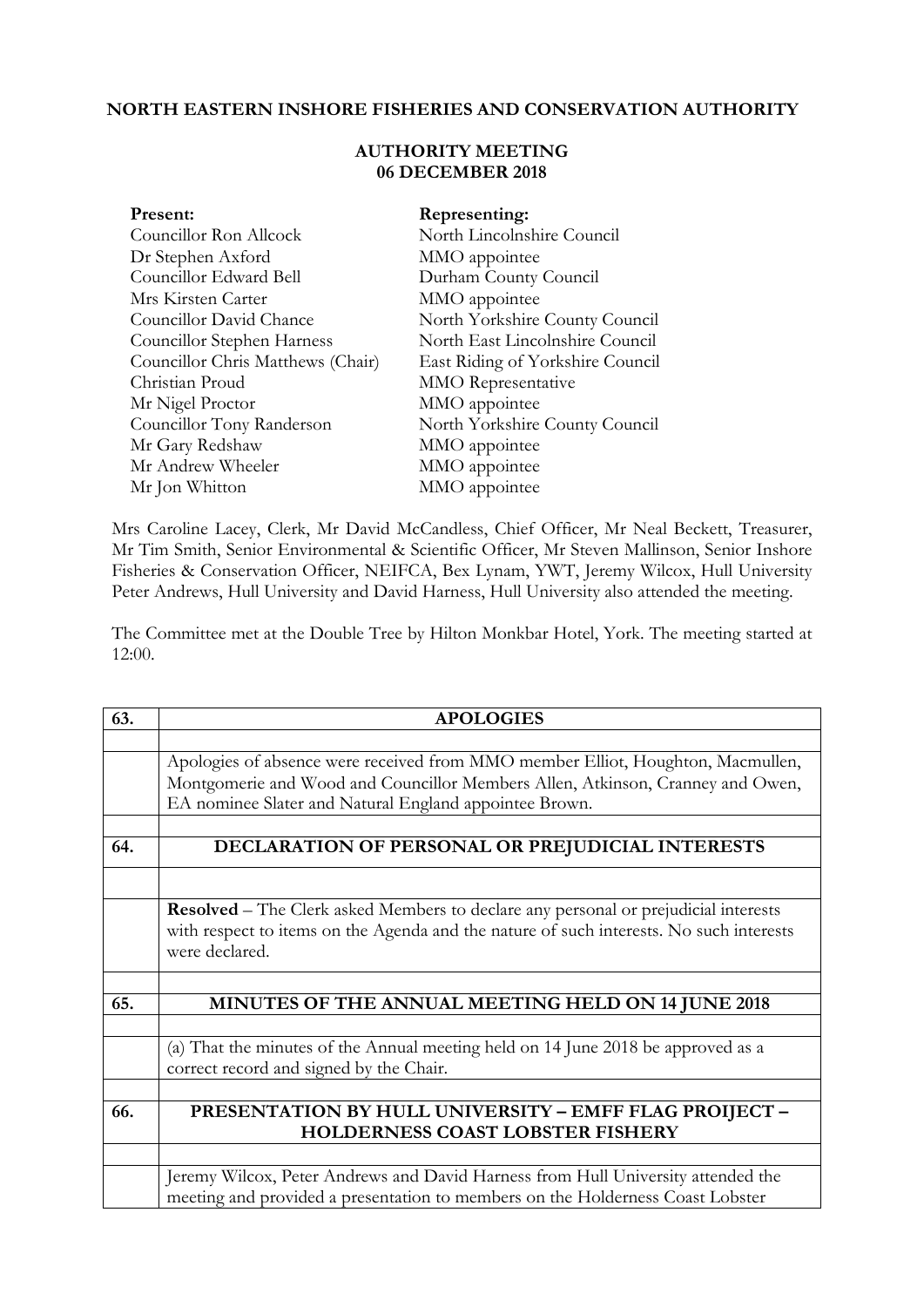|     | Project, 'Operation Pincer'. The presentation provided an update and progress report on                                                                                                                                                                                                                                                                                                                                                                                                                                                                                                                                                                                                                                                                                                                                                                                                                                                                                                                                  |
|-----|--------------------------------------------------------------------------------------------------------------------------------------------------------------------------------------------------------------------------------------------------------------------------------------------------------------------------------------------------------------------------------------------------------------------------------------------------------------------------------------------------------------------------------------------------------------------------------------------------------------------------------------------------------------------------------------------------------------------------------------------------------------------------------------------------------------------------------------------------------------------------------------------------------------------------------------------------------------------------------------------------------------------------|
|     | phase one of the two phase project.                                                                                                                                                                                                                                                                                                                                                                                                                                                                                                                                                                                                                                                                                                                                                                                                                                                                                                                                                                                      |
|     |                                                                                                                                                                                                                                                                                                                                                                                                                                                                                                                                                                                                                                                                                                                                                                                                                                                                                                                                                                                                                          |
| 67. | <b>LEVY 2019/20</b>                                                                                                                                                                                                                                                                                                                                                                                                                                                                                                                                                                                                                                                                                                                                                                                                                                                                                                                                                                                                      |
|     | The Treasurer submitted a report to determine the levy on member local authorities for<br>2019/2020 and to highlight issues relating to the setting of the levy for 2020/21 and<br>2021/22. The Treasurer highlighted a number of factors which needed to be considered<br>when determining the levy beyond 2019/20. The pay award for 2018/19 and 2019/20<br>was set at 2% (plus larger percentages for staff on lower grades to meet the National<br>Living Wage). A 2% increase in pay would increase the cost of the employees' budget by<br>over $\text{\textsterling}24,000$ per annum. There is currently a commitment to fund the replacement of<br>the boat by $\text{\textsterling}100,000$ per annum which is a permanent commitment made from the levy.<br>This was increased from $\text{\textsterling}80,000$ from 2018/19 but this may have to be increased<br>further in future years. The next triennial valuation of the East Riding Pension Fund, due<br>in 2020/21, may result in a budget pressure. |
|     |                                                                                                                                                                                                                                                                                                                                                                                                                                                                                                                                                                                                                                                                                                                                                                                                                                                                                                                                                                                                                          |
|     | <b>Resolved</b> – (a) That the levy for 2019/20 be set at £1,224,320 (an increase of $2\%$<br>$(\text{\textsterling}24,010)$ above the 2018/19 rate) and the Clerk be authorised to issue demands on the<br>relevant local authorities as presented at Appendix A.                                                                                                                                                                                                                                                                                                                                                                                                                                                                                                                                                                                                                                                                                                                                                       |
|     | (b) That the Board acknowledge the issues affecting NEIFCA and their effect upon the<br>levy for 2020/21 and 2021/22.                                                                                                                                                                                                                                                                                                                                                                                                                                                                                                                                                                                                                                                                                                                                                                                                                                                                                                    |
|     | (c) That a detailed budget for 2019/20 be brought to the Authority for approval at the<br>Executive meeting in March 2019.                                                                                                                                                                                                                                                                                                                                                                                                                                                                                                                                                                                                                                                                                                                                                                                                                                                                                               |
|     |                                                                                                                                                                                                                                                                                                                                                                                                                                                                                                                                                                                                                                                                                                                                                                                                                                                                                                                                                                                                                          |
| 68. | <b>SCIENCE ADVISORY GROUP</b>                                                                                                                                                                                                                                                                                                                                                                                                                                                                                                                                                                                                                                                                                                                                                                                                                                                                                                                                                                                            |
|     | The Chair of the SAG and the Chief officer presented a report to update members on<br>considerations and recommendations emanating from the most recent meeting of the<br>Science Advisory Group (SAG) held on 6 September 2018. Members requested an<br>update on discussions surrounding the McCain Wheatcroft Outfall and minewater<br>discharge, it was agreed that the Chief Officer should seek to arrange some meetings with<br>interested parties outside the main Authority and it's sub-groups to try and move things<br>forward.                                                                                                                                                                                                                                                                                                                                                                                                                                                                              |
|     | <b>Resolved</b> $-$ (a) That the report be noted.<br>(b) The Chief Officer to arrange a meeting with the lead officers involved to discuss the<br>McCain Outfall Pipe and the progress to date.                                                                                                                                                                                                                                                                                                                                                                                                                                                                                                                                                                                                                                                                                                                                                                                                                          |
| 69. | <b>CHIEF OFFICERS OPERATIONAL REPORT</b>                                                                                                                                                                                                                                                                                                                                                                                                                                                                                                                                                                                                                                                                                                                                                                                                                                                                                                                                                                                 |
|     |                                                                                                                                                                                                                                                                                                                                                                                                                                                                                                                                                                                                                                                                                                                                                                                                                                                                                                                                                                                                                          |
|     | The Chief Officer presented a report to provide members with a comprehensive and<br>detailed operational summary covering the period June to November 2018. The<br>reporting period heralded a prolonged dry spell of settled weather with some of the<br>warmest recorded air temperatures in over forty years. Landings of lobster, however,<br>were generally lower than might have been expected compounded by reports of high<br>levels of discarding of egg bearing females. Landings only started to improve during<br>September and October as the numbers of egg bearing lobsters reduced in catches.                                                                                                                                                                                                                                                                                                                                                                                                           |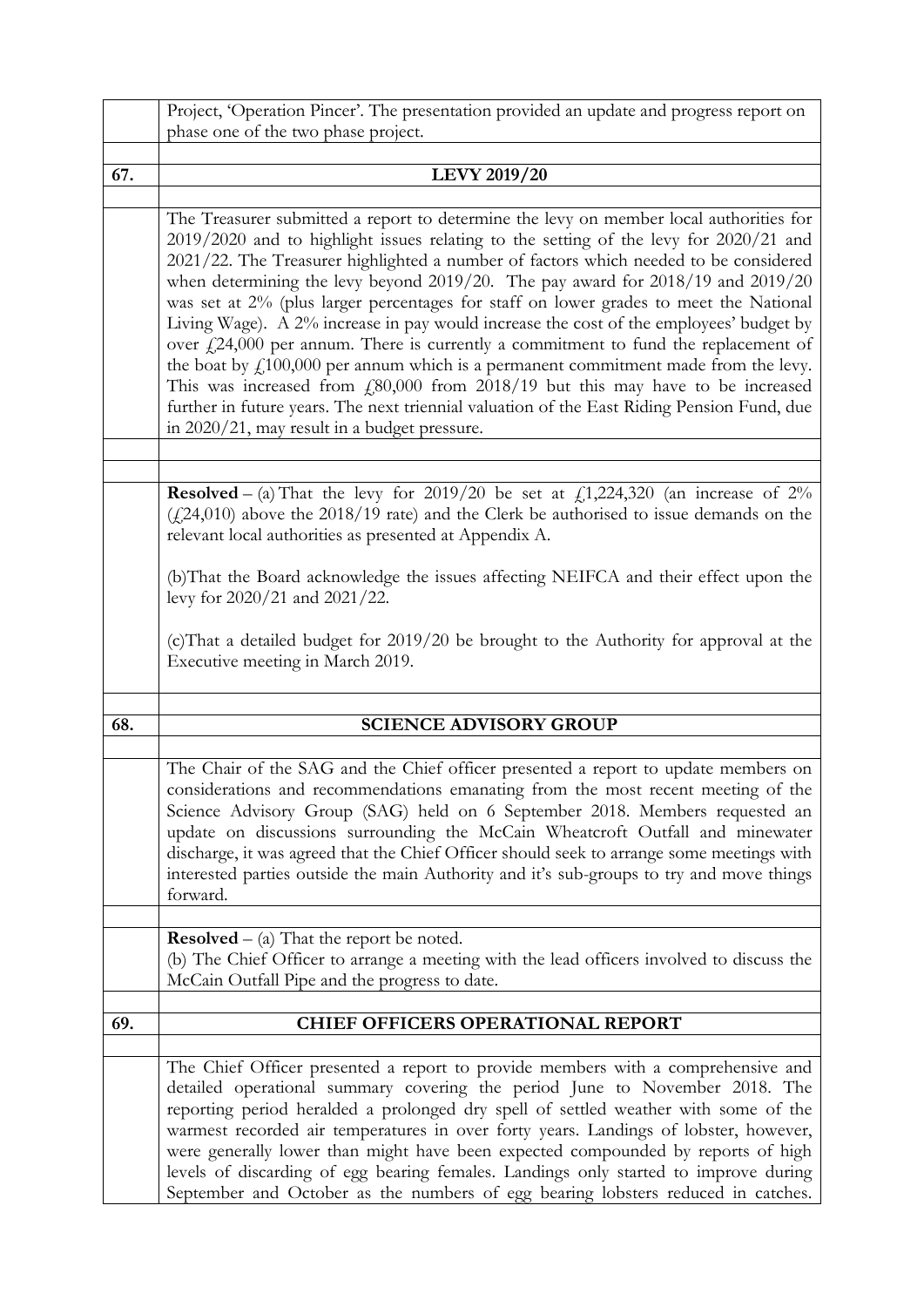|     | Throughout the summer numerous breaches of legislation protecting egg bearing<br>lobsters had been reported by Authority officers for further consideration. Two cases<br>were successfully prosecuted in Court attracting fines and costs totalling $f(2, 462, 80)$ seven<br>formal warning letters and five fixed penalty notices were issued and one formal caution.<br>A further eleven cases were currently under investigation. Officers had also been<br>undertaking trials of a chemical testing process to identify lobsters which have been<br>manually scrubbed to remove eggs. The Chief Officer also advised members of the<br>retirement of one of the Authority's longest serving officers, Iain Baxter who had given<br>exemplary service stretching across a thirty year period. Officers and members wished<br>Iain a long and happy retirement.                                                                                                                                                                                    |
|-----|-------------------------------------------------------------------------------------------------------------------------------------------------------------------------------------------------------------------------------------------------------------------------------------------------------------------------------------------------------------------------------------------------------------------------------------------------------------------------------------------------------------------------------------------------------------------------------------------------------------------------------------------------------------------------------------------------------------------------------------------------------------------------------------------------------------------------------------------------------------------------------------------------------------------------------------------------------------------------------------------------------------------------------------------------------|
|     | <b>Resolved</b> – That the report be noted.                                                                                                                                                                                                                                                                                                                                                                                                                                                                                                                                                                                                                                                                                                                                                                                                                                                                                                                                                                                                           |
|     |                                                                                                                                                                                                                                                                                                                                                                                                                                                                                                                                                                                                                                                                                                                                                                                                                                                                                                                                                                                                                                                       |
| 70. | <b>BUDGET MONITORING 2018/2019</b>                                                                                                                                                                                                                                                                                                                                                                                                                                                                                                                                                                                                                                                                                                                                                                                                                                                                                                                                                                                                                    |
|     | The Treasurer of the Authority presented a report detailing the budget position at the<br>end of month 7 (October) in 2018/19. At the end of October 2018, the Authority had<br>net expenditure of $f(694,181)$ against an expected $f(698,014)$ , underspending by $f(3,833)$ .<br>The projected outturn indicated a balanced budget. The major variances included Pay,<br>NI and Superannuation expenses of $f(27,520)$ , reflecting vacancies in the early months of<br>the year, which had been offset by recruiting to vacant posts and an additional two<br>temporary posts on a fixed term of 12 months. An overspend on supplies and services of<br>£22,146, partially due to the need to replace ICT equipment to upgrade to Windows 10,<br>the replacement of vehicles and on advertising expenses. Overall, it was anticipated that<br>there would be a balanced budget. This allowed for a transfer of $\text{\textsterling}100,000$ plus accrued<br>interest into the renewals fund and $f110,000$ into the vehicle replacement reserve. |
|     | Resolved - That the report be noted.                                                                                                                                                                                                                                                                                                                                                                                                                                                                                                                                                                                                                                                                                                                                                                                                                                                                                                                                                                                                                  |
|     |                                                                                                                                                                                                                                                                                                                                                                                                                                                                                                                                                                                                                                                                                                                                                                                                                                                                                                                                                                                                                                                       |
| 71. | FISHERIES STATUTES AND REGULATIONS - PROSECUTIONS                                                                                                                                                                                                                                                                                                                                                                                                                                                                                                                                                                                                                                                                                                                                                                                                                                                                                                                                                                                                     |
|     | The Clerk submitted a report on the fisheries enforcement activities taken by the<br>Authority since June 2018. Discussions focused on the level of penalties and sanctions<br>imposed.                                                                                                                                                                                                                                                                                                                                                                                                                                                                                                                                                                                                                                                                                                                                                                                                                                                               |
|     | <b>Resolved - That the notes be received</b>                                                                                                                                                                                                                                                                                                                                                                                                                                                                                                                                                                                                                                                                                                                                                                                                                                                                                                                                                                                                          |
|     |                                                                                                                                                                                                                                                                                                                                                                                                                                                                                                                                                                                                                                                                                                                                                                                                                                                                                                                                                                                                                                                       |
| 72. | NEIFCA RESPONSE TO UK FISHERIES WHITE PAPER                                                                                                                                                                                                                                                                                                                                                                                                                                                                                                                                                                                                                                                                                                                                                                                                                                                                                                                                                                                                           |
|     | The Chief Officer presented a report to provide a copies of both the Authority's                                                                                                                                                                                                                                                                                                                                                                                                                                                                                                                                                                                                                                                                                                                                                                                                                                                                                                                                                                      |
|     | response and that of the national Association of IFCAs to the UK Fisheries White Paper<br>which was published on 4 July 2018.                                                                                                                                                                                                                                                                                                                                                                                                                                                                                                                                                                                                                                                                                                                                                                                                                                                                                                                         |
|     | <b>Resolved</b> - That the report be noted.                                                                                                                                                                                                                                                                                                                                                                                                                                                                                                                                                                                                                                                                                                                                                                                                                                                                                                                                                                                                           |
|     |                                                                                                                                                                                                                                                                                                                                                                                                                                                                                                                                                                                                                                                                                                                                                                                                                                                                                                                                                                                                                                                       |
| 73. | <b>UK FISHERIES BILL</b>                                                                                                                                                                                                                                                                                                                                                                                                                                                                                                                                                                                                                                                                                                                                                                                                                                                                                                                                                                                                                              |
|     | The Chief Officer presented a report to advise members on the recent publication of the                                                                                                                                                                                                                                                                                                                                                                                                                                                                                                                                                                                                                                                                                                                                                                                                                                                                                                                                                               |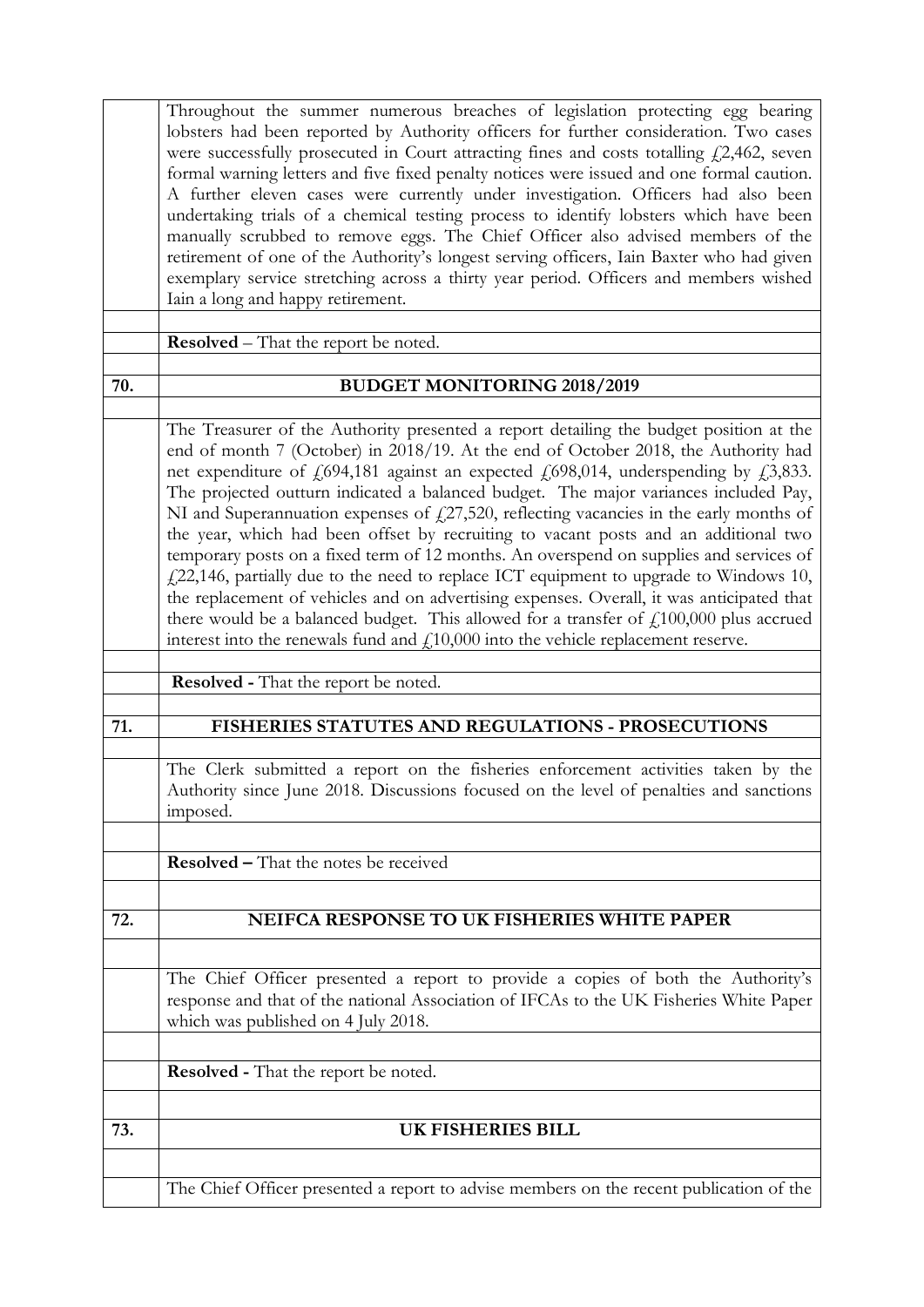|     | UK Fisheries Bill.                                                                                                                                                                                                                                                                                                                                                                                                                                                                                                                                                                                                                                                                                                                                                                                                                                                                                                                                                                                                                                                                                                                                                                                                                                                                                                                                                                                                                                                                                      |
|-----|---------------------------------------------------------------------------------------------------------------------------------------------------------------------------------------------------------------------------------------------------------------------------------------------------------------------------------------------------------------------------------------------------------------------------------------------------------------------------------------------------------------------------------------------------------------------------------------------------------------------------------------------------------------------------------------------------------------------------------------------------------------------------------------------------------------------------------------------------------------------------------------------------------------------------------------------------------------------------------------------------------------------------------------------------------------------------------------------------------------------------------------------------------------------------------------------------------------------------------------------------------------------------------------------------------------------------------------------------------------------------------------------------------------------------------------------------------------------------------------------------------|
|     |                                                                                                                                                                                                                                                                                                                                                                                                                                                                                                                                                                                                                                                                                                                                                                                                                                                                                                                                                                                                                                                                                                                                                                                                                                                                                                                                                                                                                                                                                                         |
|     | <b>Resolved - That the report be noted.</b>                                                                                                                                                                                                                                                                                                                                                                                                                                                                                                                                                                                                                                                                                                                                                                                                                                                                                                                                                                                                                                                                                                                                                                                                                                                                                                                                                                                                                                                             |
|     |                                                                                                                                                                                                                                                                                                                                                                                                                                                                                                                                                                                                                                                                                                                                                                                                                                                                                                                                                                                                                                                                                                                                                                                                                                                                                                                                                                                                                                                                                                         |
| 74. | NEIFCA ANNUAL REPORT                                                                                                                                                                                                                                                                                                                                                                                                                                                                                                                                                                                                                                                                                                                                                                                                                                                                                                                                                                                                                                                                                                                                                                                                                                                                                                                                                                                                                                                                                    |
|     |                                                                                                                                                                                                                                                                                                                                                                                                                                                                                                                                                                                                                                                                                                                                                                                                                                                                                                                                                                                                                                                                                                                                                                                                                                                                                                                                                                                                                                                                                                         |
|     | The Chief Officer presented a report to inform members of the publication of the<br>Annual Report covering the period, 2017/2018, summarising the Authority's outputs and<br>activities during the year, a full copy of the Annual Report was circulated electronically<br>on 22 November 2018.                                                                                                                                                                                                                                                                                                                                                                                                                                                                                                                                                                                                                                                                                                                                                                                                                                                                                                                                                                                                                                                                                                                                                                                                         |
|     |                                                                                                                                                                                                                                                                                                                                                                                                                                                                                                                                                                                                                                                                                                                                                                                                                                                                                                                                                                                                                                                                                                                                                                                                                                                                                                                                                                                                                                                                                                         |
|     | <b>Resolved</b> – That the notes be received.                                                                                                                                                                                                                                                                                                                                                                                                                                                                                                                                                                                                                                                                                                                                                                                                                                                                                                                                                                                                                                                                                                                                                                                                                                                                                                                                                                                                                                                           |
|     |                                                                                                                                                                                                                                                                                                                                                                                                                                                                                                                                                                                                                                                                                                                                                                                                                                                                                                                                                                                                                                                                                                                                                                                                                                                                                                                                                                                                                                                                                                         |
| 75. | <b>NEIFCA BYELAWS UPDATE</b>                                                                                                                                                                                                                                                                                                                                                                                                                                                                                                                                                                                                                                                                                                                                                                                                                                                                                                                                                                                                                                                                                                                                                                                                                                                                                                                                                                                                                                                                            |
|     | The Chief Officer presented a report to update members on all current fisheries byelaw<br>work streams. A new byelaw regulation, Byelaw XXVIII Crustacea Conservation Byelaw<br>2018 was made by the Authority at its meeting on 14 June 2018, it retained, updated and<br>rationalised existing management regulations covering the exploitation of lobster, edible<br>crab, velvet crab and nephrops within the Authority's district. Following a period of<br>informal consultation with the MMO IFCA byelaws team, formal public consultation<br>commenced on 15 October 2018 and was scheduled to terminate on 5 December 2018.<br>At the time of writing the report, primary representation had focused on the new<br>proposed vessel size length of 10m for shell fishing inside 3 nautical miles.<br>The following four byelaws which were formally made by the Authority on 27 April 2016<br>remain in process:                                                                                                                                                                                                                                                                                                                                                                                                                                                                                                                                                                                |
|     | XVIII Method and Area of Fishing (Netting) Byelaw 2016<br>XXIX Humber Estuary Fishing Byelaw 2016<br>XXX Automatic Identification System (AIS) Byelaw 2016<br>XXXI Catch Returns Byelaw 2016                                                                                                                                                                                                                                                                                                                                                                                                                                                                                                                                                                                                                                                                                                                                                                                                                                                                                                                                                                                                                                                                                                                                                                                                                                                                                                            |
|     | Following review by the Marine Management Organisation the byelaws progressed to<br>formal consultation which commenced on 21 December 2016 and terminated on 17<br>February 2017. Since July 2017 the byelaws had passed through two further reviews by<br>the Marine Management Organisation (MMO) and at one point had been signed and<br>formally submitted to Defra but were sent back into the quality assessment process<br>overseen by the MMO. Further delays have resulted from issues surrounding the<br>supporting Regulatory Impact Assessments (RIAs). Since the 25 May 2018 officers had<br>made further submissions and representations, regarding the byelaws, to the MMO IFCA<br>byelaw team via the Authority's legal advisors. On 8 October 2018 the MMO advised<br>officers that the quality assurance process had now been completed on three of the four<br>byelaws with the exception of the AIS Byelaw which carried a recommendation that it<br>should be subject to a further period of formal consultation. To that end officers<br>commenced a second period of formal consultation on the AIS byelaw alongside the<br>Crustacea Conservation Regulation on 15 October 2018. This consultation period was<br>expected to close on 5 December 2018. At the time of writing the report primary<br>objection to the proposed AIS byelaw had been received from representatives of the<br>Hartlepool and Whitby charter angling vessel owners. These objections had reiterated |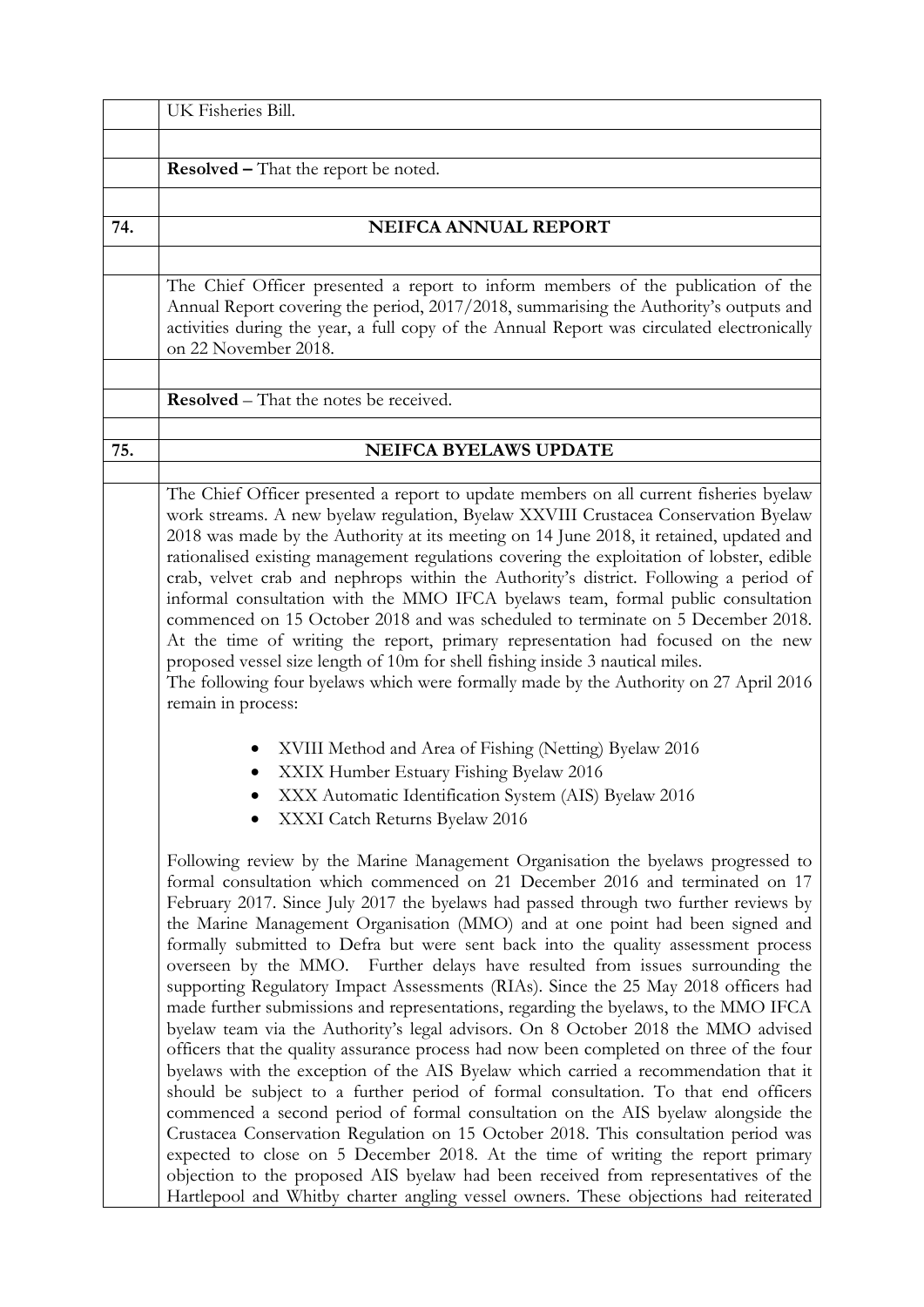|     | concerns expressed previously following the first consultation process. Members raised     |
|-----|--------------------------------------------------------------------------------------------|
|     | concerns over the potential impact the mandatory AIS provision included in the             |
|     | proposed byelaw regulation would have on the charter angling fleet, stating it may put     |
|     | them at a distinct disadvantage to Charter Boats based at ports outside of the Authority's |
|     | district, and that it may also have VAT implications for their businesses. The Chief       |
|     |                                                                                            |
|     | Officer did highlight to members that the Authority had a statutory duty to ensure the     |
|     | sustainable management of all sea fisheries resources and at present, the Authority had    |
|     | very little data on exploitation levels by the Charter Angling fleet which might result in |
|     | more precautionary management measures being taken. It was agreed that the Chief           |
|     | Officer would bring a further report with recommendations to the March Executive           |
|     | committee and the June Authority meeting once all of the comments received during the      |
|     | consultation period had been reviewed by the Authority's officers.                         |
|     |                                                                                            |
|     | Resolved - That the notes be received.                                                     |
|     |                                                                                            |
| 76. | MINUTES OF THE EXECUTIVE MEETING HELD ON 06 SEPTEMBER                                      |
|     | 2018                                                                                       |
|     |                                                                                            |
|     | Notes of the meeting of the Executive Committee held on 06 September had been              |
|     | circulated for Members' information.                                                       |
|     |                                                                                            |
|     | <b>Resolved - That the notes be received.</b>                                              |
|     |                                                                                            |
| 77. | <b>REPORT FROM PARTNER ORGANISATIONS - MARINE MANAGEMENT</b>                               |
|     | ORGANISATION, ENVIRONMENT AGENCY & NATURAL ENGLAND                                         |
|     |                                                                                            |
|     | The Marine Management Organisation and Environment Agency partner briefing papers          |
|     | had been circulated prior to the meeting, papers from Natural England were unavailable     |
|     | at the time of printing.                                                                   |
|     |                                                                                            |
|     | Resolved - That the notes be received                                                      |
|     |                                                                                            |
| 78. | <b>EXCLUSION OF THE PUBLIC</b>                                                             |
|     |                                                                                            |
|     | That the public be excluded from the meeting for consideration of the following item       |
|     | (Minutes 79) on the grounds that it involves the likely disclosure of exempt information   |
|     | defined in Paragraphs 8 and 9 of part 1 of Schedule 12A of the Local Government Act        |
|     | 1972.                                                                                      |
|     |                                                                                            |
|     | Resolved - that the public be excluded from the meeting for consideration of the           |
|     | following item (minutes 78).                                                               |
|     |                                                                                            |
|     |                                                                                            |
| 79. | <b>STAFFING &amp; ORGANISATION REVIEW</b>                                                  |
|     |                                                                                            |
|     | The Chief Officer presented a report to seek the endorsement of members for the            |
|     | commencement of a review of staffing roles, duties and responsibilities and                |
|     | organisational structure to be led by the Chief Officer. The last comprehensive            |
|     | organisational review was initiated in 2012 to support the transition and development of   |
|     | the Sea Fisheries Committee into the IFCA. The findings of the review had been             |
|     | endorsed by the Executive Committee and implemented during 2013/2014. Since then,          |
|     | role of the Authority had continued to develop at pace alongside the day to day duties of  |